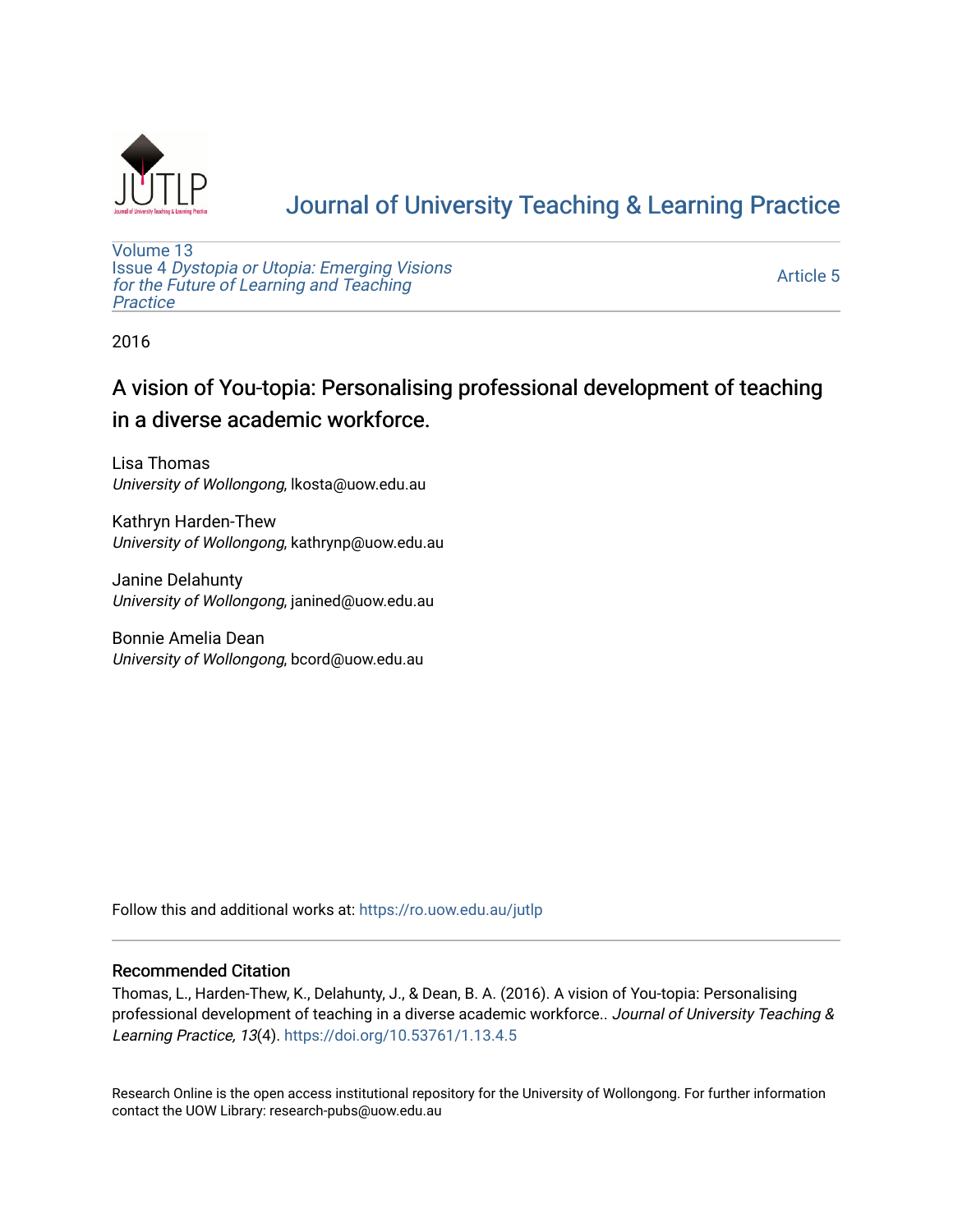## A vision of You-topia: Personalising professional development of teaching in a diverse academic workforce.

#### **Abstract**

The higher education (HE) sector in Australia is in a state of flux due to a range of social, political and economic factors. Increased competition, greater student diversity, tautening of industry exigencies, reduced funding, and rapid technological advances are key drivers of change in this environment. Within this period of transformation, HE institutions remain steadfast in maintaining quality teaching and learning practices. Challenges are therefore presented on the traditional role and function of the teaching academic, creating opportunities to explore how staff can be better prepared to teach into the new era of HE.

Professional development for learning and teaching is one approach that can support staff to enhance teaching practice. Professional development programs however that fail to meet the contemporary needs of HE or consider the academic's professional requirements, may be at risk of becoming extraneous. A move towards a more flexible approach to professional development may be necessary to meet these requirements to provide appropriate, timely support for teachers.

This paper problematises approaches to professional development which adopt a 'one-size-fits-all' model and introduces a new, innovative program Continuing Professional Development (Learning & Teaching) (CPD [L&T]) at the University of Wollongong . The CPD (L&T) model supports the professional development of all teaching staff – from casual teacher to professor level, academic and professional staff. The model is externally referenced and features self-nominated activities for accreditation. CPD (L&T) enables multiple, ongoing methods of engagement across a professional's teaching career, supporting a new, You-topic vision of professional development in learning and teaching.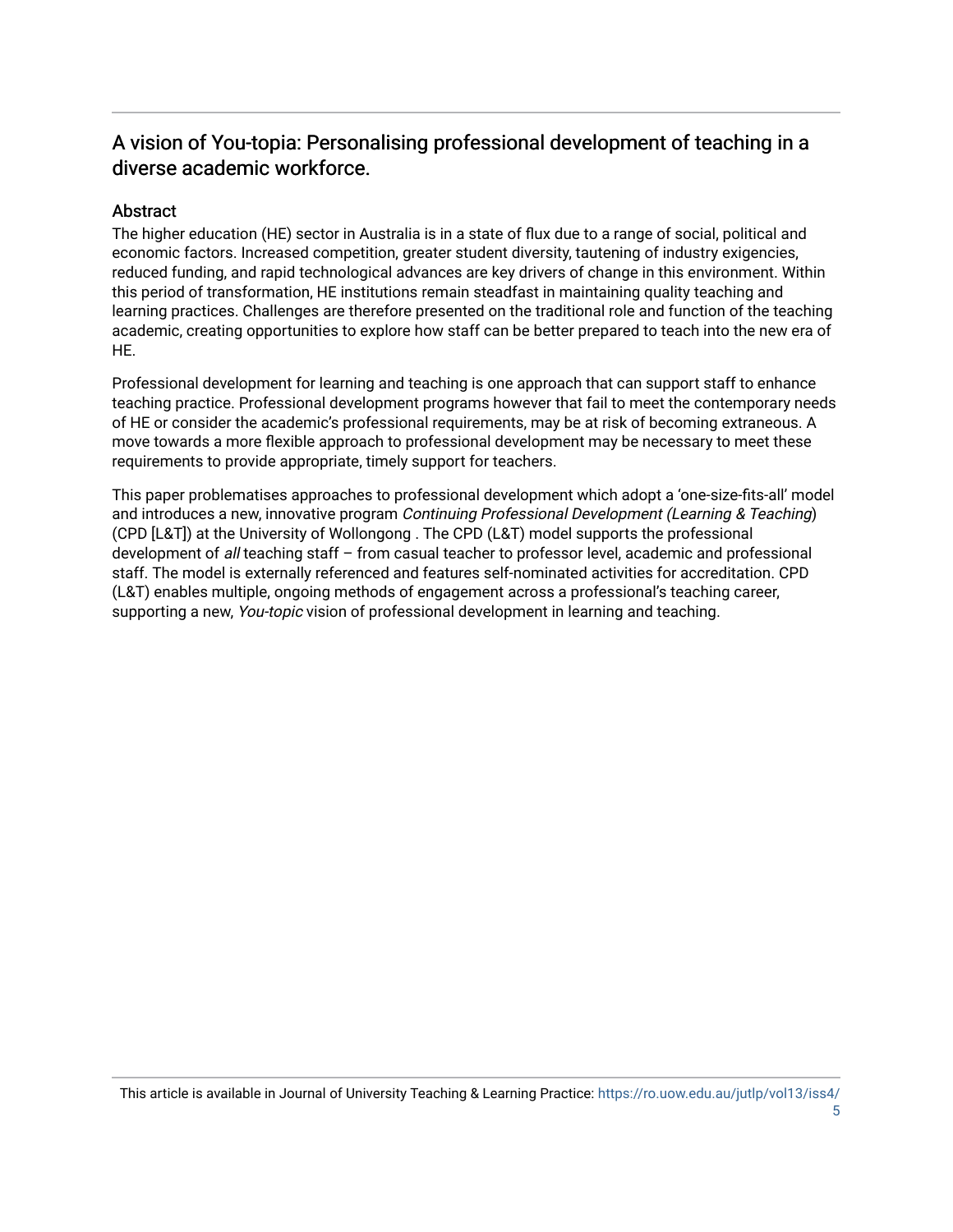

# [Journal of University Teaching & Learning Practice](https://ro.uow.edu.au/jutlp)

[Volume 13](https://ro.uow.edu.au/jutlp/vol13) Issue 4 [Dystopia or Utopia: Emerging Visions](https://ro.uow.edu.au/jutlp/vol13/iss4) [for the Future of Learning and Teaching](https://ro.uow.edu.au/jutlp/vol13/iss4) **Practice** 

[Article 5](https://ro.uow.edu.au/jutlp/vol13/iss4/5) 

2016

## A vision of You-topia: Personalising professional development of teaching in a diverse academic workforce.

Lisa Thomas Dr University of Wollongong, lkosta@uow.edu.au

Kathryn Harden-Thew University of Wollongong, kathrynp@uow.edu.au

Janine Delahunty Dr University of Wollongong, janined@uow.edu.au

Bonnie Amelia Dean University of Wollongong, bcord@uow.edu.au

Follow this and additional works at: [https://ro.uow.edu.au/jutlp](https://ro.uow.edu.au/jutlp?utm_source=ro.uow.edu.au%2Fjutlp%2Fvol13%2Fiss4%2F5&utm_medium=PDF&utm_campaign=PDFCoverPages) 

#### Recommended Citation

Thomas, L., Harden-Thew, K., Delahunty, J., & Dean, B. A. (2016). A vision of You-topia: Personalising professional development of teaching in a diverse academic workforce.. Journal of University Teaching & Learning Practice, 13(4). [https://ro.uow.edu.au/jutlp/vol13/iss4/5](https://ro.uow.edu.au/jutlp/vol13/iss4/5?utm_source=ro.uow.edu.au%2Fjutlp%2Fvol13%2Fiss4%2F5&utm_medium=PDF&utm_campaign=PDFCoverPages)

Research Online is the open access institutional repository for the University of Wollongong. For further information contact the UOW Library: research-pubs@uow.edu.au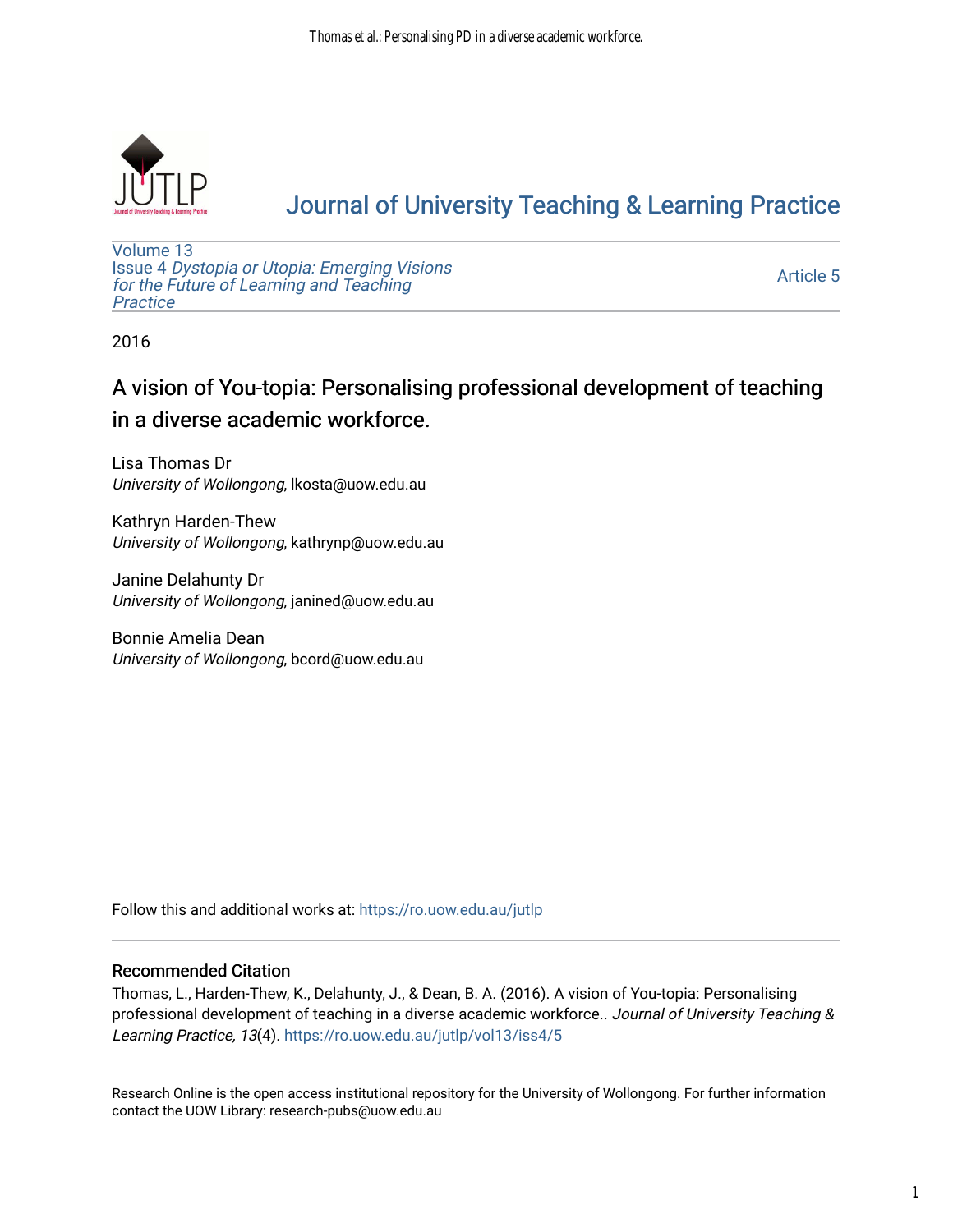## A vision of You-topia: Personalising professional development of teaching in a diverse academic workforce.

#### Abstract

The higher education (HE) sector in Australia is in a state of flux due to a range of social, political and economic factors. Increased competition, greater student diversity, tautening of industry exigencies, reduced funding, and rapid technological advances are key drivers of change in this environment. Within this period of transformation, HE institutions remain steadfast in maintaining quality teaching and learning practices. Challenges are therefore presented on the traditional role and function of the teaching academic, creating opportunities to explore how staff can be better prepared to teach into the new era of HE.

Professional development for learning and teaching is one approach that can support staff to enhance teaching practice. Professional development programs however that fail to meet the contemporary needs of HE or consider the academic's professional requirements, may be at risk of becoming extraneous. A move towards a more flexible approach to professional development may be necessary to meet these requirements to provide appropriate, timely support for teachers.

This paper problematises approaches to professional development which adopt a 'one-size-fits-all' model and introduces a new, innovative program Continuing Professional Development (Learning & Teaching) (CPD [L&T]) at the University of Wollongong . The CPD (L&T) model supports the professional development of all teaching staff – from casual teacher to professor level, academic and professional staff. The model is externally referenced and features self-nominated activities for accreditation. CPD (L&T) enables multiple, ongoing methods of engagement across a professional's teaching career, supporting a new, You-topic vision of professional development in learning and teaching.

This article is available in Journal of University Teaching & Learning Practice: [https://ro.uow.edu.au/jutlp/vol13/iss4/](https://ro.uow.edu.au/jutlp/vol13/iss4/5)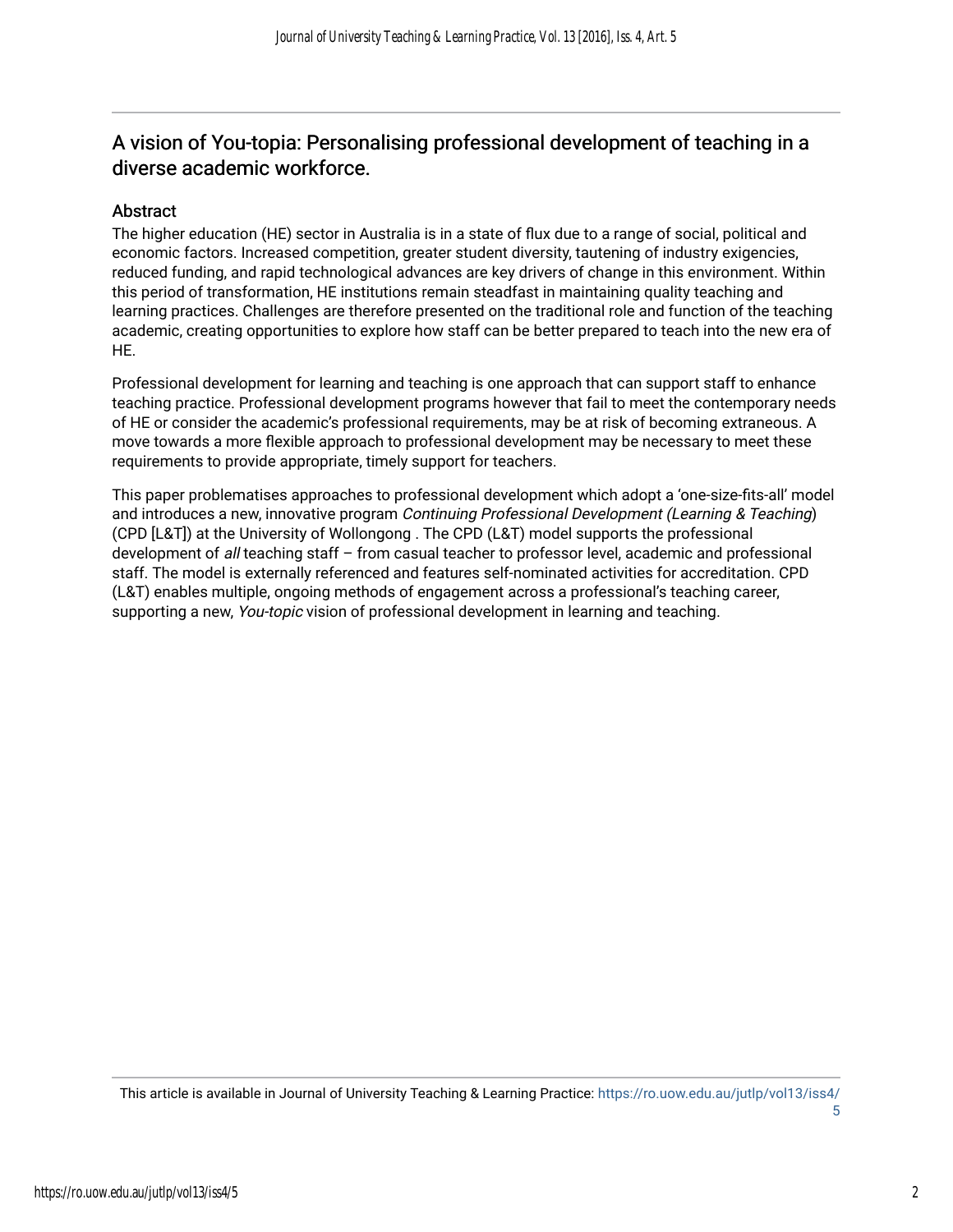#### **A vision of You-topia: Personalising professional development of teaching in a diverse academic workforce**

#### **Introduction**

The character of higher education in Australia is shifting due to a range of social, political and economic factors. The changes are not isolated to one facet of the system, but challenge the system as a whole. This situation reflects changes in higher education systems worldwide, as they increasingly move from "elite to mass systems, and beyond to universal systems" (Department of Education and Training 2015b, p.4). With a wider range of student demographics, changing pedagogies, the capabilities provided by technology for educational purposes and an increasingly diversified academic workforce, challenges abound in the support of professional development of quality teaching in higher education.

As the nature of academic work becomes more complex, the role and function of the university lecturer is continually evolving. Within their teaching role, academics can be faced with various challenges related to subject delivery, class size, student diversity, teaching-team locations and competencies, subject-related decisions, appropriate pedagogies, student expectations and limitations related to resources and learning spaces. Rarely is the teaching scenario for one academic replicated for another. However, upon appointment, many lecturers are required to complete a generic introductory learning and teaching course within their institution. Such courses which deliver on set topics, may assume that participants begin with the same level of understanding, request the same information and teach in generic contexts. We argue that this approach is outdated, as it provides academics with limited opportunity to engage in meaningful, contextually relevant professional development that keeps pace with the changing nature of higher education.

To meet the needs of  $21<sup>st</sup>$  century higher education, institutions must explore and develop new professional development models that support staff in the evolving areas of learning and teaching. This paper presents an argument for personalised and contextualised approaches to professional development of learning and teaching for the future academic workforce. Adding to this, we present an example of how one such approach is being undertaken by an Australian university.

#### **Background**

Since the 1970s student numbers have increased due to government policy promoting increasing domestic places in higher education, as well as greater opportunities and flexibility in providing international students with access to Australian institutions. Now, with more than 1.3 million students enrolled in higher education institutions (Gardner 2016; PwC 2016), the student body is more diverse than ever before. Widening participation policies have resulted in institutions targeting students of low socioeconomic status in their drive to increase enrolments (Norton & Cherastidtham 2014) and meet OECD targets (Bradley, Noonan, Nugent & Scales 2008). This has resulted in a proliferation of groups categorised as "equity" or considered "outside the mainstream". Higher education, once predominantly a male domain, now boasts a female enrolment of almost 60% across disciplines (Department of Education 2015a) and around 25% of the student body are international students (PwC 2016). Bipartisan political mandates encourage students who are "first in family" to enter university. There are also more mature age, part-time and off-campus students. However, government policy supporting this "massification" has been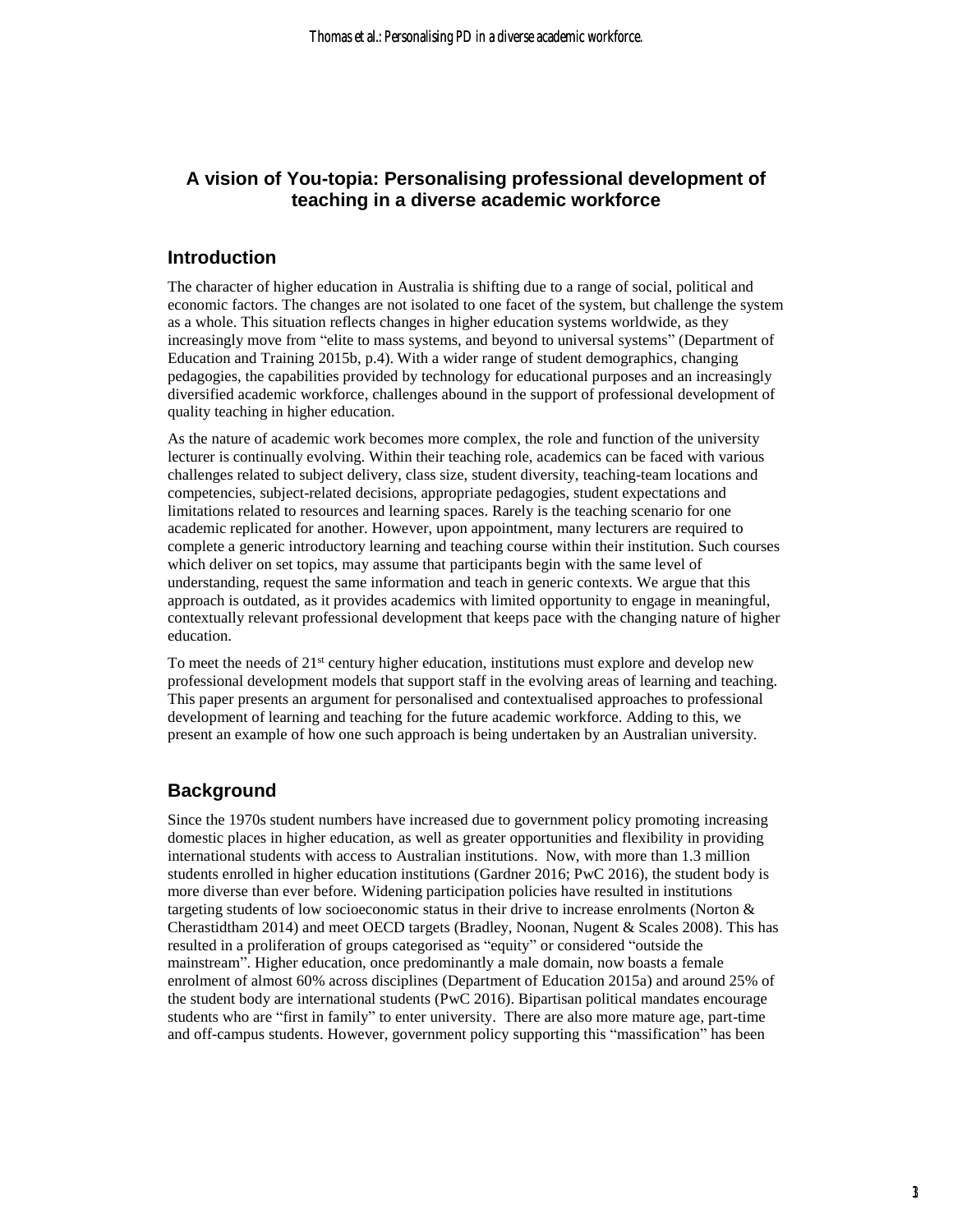"paired with slower funding growth compared to the cost of delivery" (PwC 2016, p.12), placing further downward pressure on institutions, academics and the students themselves.

As the composition of the student body has altered, so have demands for changes in what is learned and how students engage in their learning. Students are demanding a more personalised learning experience (Coates, Kelly & Naylor 2016). Adding further complexity to the teaching environment are the various modes of attendance (e.g. face-to-face, distance, blended, online) and the continual introduction of new technologies. As student feedback filters back to the academy, curriculum, teaching and pedagogy are experiencing closer scrutiny and teaching staff face pressure to meet new or perceived student needs.

Given these changes, the roles of experienced academic staff are being redefined, making professional development in learning and teaching critical. However, teaching in higher education has been described as:

*not deeply professionalised. In fact, when judged by the conventional characteristics of professions, higher education teaching rates poorly…. For example, unlike other professions, there is no requirement for scholarly pre-service training and there are no registration requirements for practice. Similarly, there is no code of ethics or explicit, agreed set of professional standards. There are no requirements for continuing professional development to maintain one's fitness to practice.* (James, Baik, Millar, Naylor, Bexley et al. 2015, p.2)

With no standard for professional development in higher education, academics often "opt to learn 'as they go' or by trial and error" (Ross, Carbone, Lindsay, Drew, Phelan, et al. 2016, p.2). Professional development offered to teaching staff is often voluntary rather than mandatory. It also frequently targets early career staff, neglecting the needs of experienced teaching staff and casual teachers (Ross et al. 2016). Highlighting this, statistics reveal that less than 15% of the academic staff teaching in higher education have a tertiary qualification in university teaching and less than 12% have a general education degree (James et al. 2015). Additionally, around 70% of these staff have not engaged in any form of professional development for learning and teaching at all (James et al. 2015; Ross et al. 2016).

Further complicating this picture are the changes occurring within the academic teaching body. The Grattan Institute report (Norton & Cherastidtham 2014) indicates that in 2014 there were approximately 52,600 academics with permanent or fixed-term contracts, while the full-time equivalent number of casual academic staff was stated to be 67,000 (PwC 2016). It is estimated that around 40-60% of teaching in higher education is currently conducted by these casual staff (James et al. 2015). At the same time, PwC's (2016) research indicated that between 2001 and 2014 academic teaching-only roles in universities grew by 360% to meet student demand.

As pressures mount to engage  $21<sup>st</sup>$  century students, attention turns to how well teachers are addressing these changes and are being supported to do so in these transforming environments. Currently, professional development is not mandated at a national level, nor is it always attended to at an institutional level (James et al. 2015). For those universities that offer professional development programs at an institutional level, we argue that closer scrutiny must be paid to ensure program curriculum is meeting the contemporary needs of teachers.

#### **Current approaches to professional development for university teaching**

In Australia, many universities offer programs designed to support teaching and learning in higher education. Academics new to a university are often offered access to developmental activities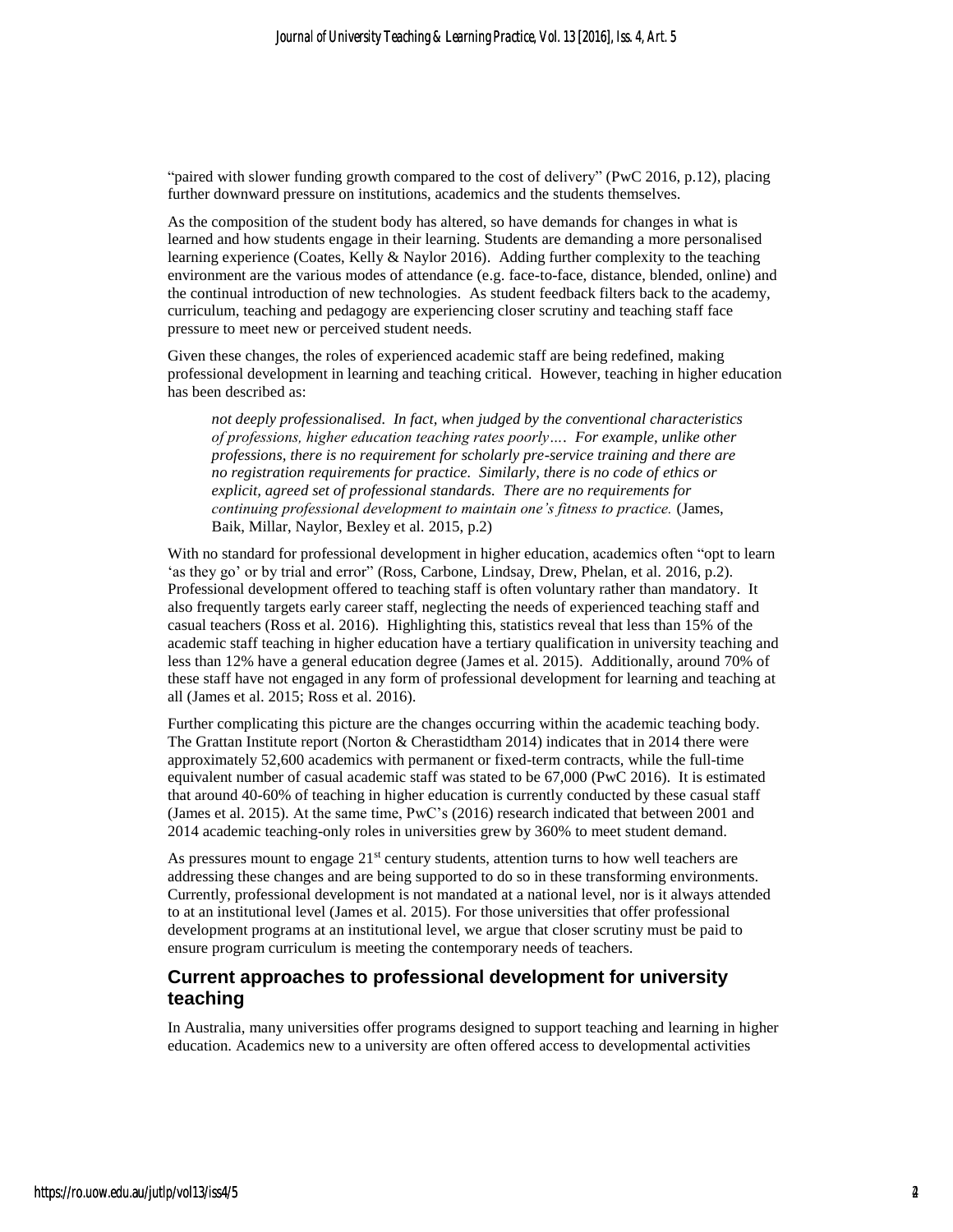designed to promote quality teaching within the institution, known as "foundations programs" or "teaching preparation programs" (Chalmers, Stoney, Goody, Goerke & Gardiner 2012). Such programs are defined as formal courses that develop university teachers and induct them into the principles, concepts and practice of learning and teaching and "provide [academics] with the knowledge, skills and confidence to operate as effective teachers" (Hicks, Smigiel, Wilson & Luzeckyj 2010, p.66). Foundations programs are designed to orient academic staff into their new teaching contexts, including making them familiar with relevant policies and procedures. Studentcentered learning is promoted, as well as collegiality and awareness of scholarly teaching practice.

Based on a systematic review of Australian universities, Hicks and colleagues (2010) highlight that while these programs can vary, they share several similar design features. Typically, foundations programs are short courses intended to meet the broad needs of early career teachers. They are often delivered through a structured set of face-to-face workshops, which begin with a one- or two-day introductory intensive program, followed by supplementary online modules or homework. Most programs include some form of assessment. Assessments can include reflective statements, teaching portfolios, book reviews, online discussions, peer observation of teaching or action-learning activities. Such programs have a distinct start and finish, with completion noted with a satisfactory submission of a task or participation in activities. Few of these programs provide opportunities to articulate into a more comprehensive training program, for example a Graduate Certificate in Teaching and Learning in Higher Education.

There are three notable concerns relating to current practices of professional development for teaching and learning. The first concern arises from a longstanding debate on the segregation of casual and full-time teachers and their unequal access to professional development opportunities (Percy, Scoufis, Parry, Goody, Hicks, et al. 2008). Despite casual academic teachers carrying out around half of all teaching in higher education, this group is often ignored in the area of professional development for teaching and learning altogether (Percy et al. 2008). Over the last decade, an increase in research and recognition of casual teaching staff (e.g. Harvey, Luzia, McCormack, Brown, McKenzie & Parker 2014), has led to an uptake of benchmarking standards to support quality learning and teaching (Luzia, Harvey, Parker, McCormack, & Brown 2013) and growth in the provision of professional development opportunities (Dean, Turbill, & Zanko 2015). However, in many cases, professional development programs are designed specifically for casual staff, limiting opportunity to build collegial networks with full-time staff. This separation for professional development potentially further increases the dichotomy between the two groups.

The second concern for foundations programs for academic teaching staff is that these programs are removed from standard aspects of academic work – research, teaching, governance – which overlap and are connected. Drawing on practice theory (Schatzki 2001), Boud and Brew (2013) argue that teaching development programs perpetuate a separation of developmental activities and everyday professional practice. Separating such activities raises questions about whether programs are being implemented with sufficient consideration for the complexity of academic work.

The final concern points to the finite nature of the completion of foundations programs. In many institutions where programs are offered, successful completion requires submission of an artefact, often "assessed" by an academic developer, which marks the conclusion of professional development activities and the relationship with the facilitators. In many cases there is little institutional incentive t continue teaching development beyond completion of the formalised short course.

Despite the literature arguing for new and improved approaches, little evidence can be found to suggest change in this area in its 40 year history. It is generally agreed that these programs have been beneficial to teachers and their students, however, the longevity and extent of these benefits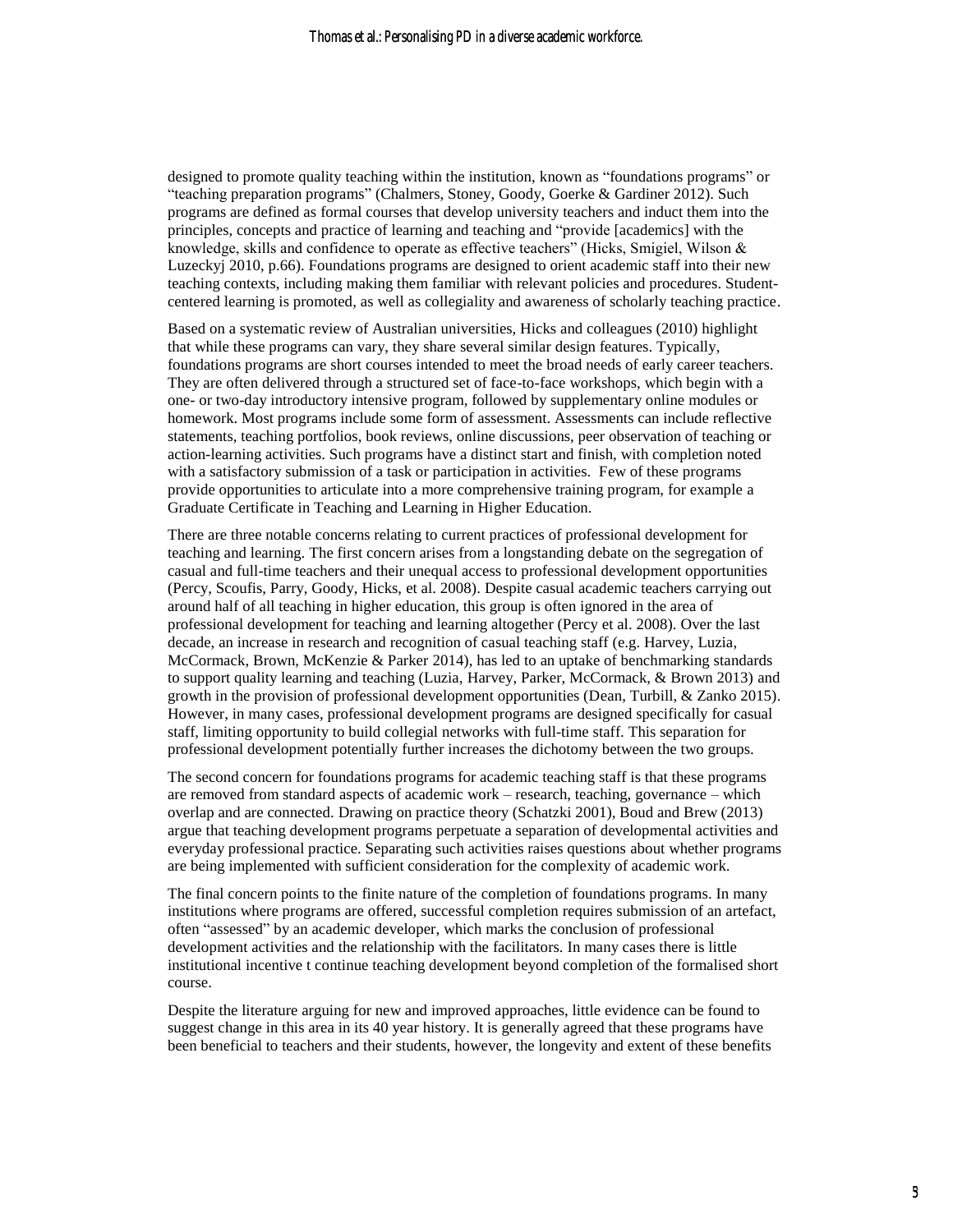are less well researched and evidenced (Chalmers & Gardiner 2015). According to Chalmers and colleagues (2012, p.1), this is in part because "the linking of teaching preparation activities and experiences to tangible outcomes is highly contentious, complex and contingent".

Given the similarities in foundations programs across Australian universities and the limited research on the long-term impact of these short programs, Boud and Brew (2013) raise the point that professional development teaching and learning programs are at risk of adopting a deficit model. They argue that programs that start from a perceived need, in this case to maintain quality teaching standards, may become routine and institutionalised to the point of taking on structures and imperatives of their own. Where this is the case, there is often a shift from prioritising the needs of the professional to prioritising the needs of the provider. Coming to an understanding of all these considerations raises the question of how universities might support and evaluate quality teaching without conforming to a "one-size-fits-all", short-term model of teaching development.

#### **Mandate for change?**

The ability to manage and embrace *change* best describes the predicted environment of 21<sup>st</sup> century higher education in Australia. However, enacting change in academia can be challenging, particularly when this entails change that is cultural or systemic. Historically, the need for change within academe has not been essential to its survival. Universities are steeped in long-established traditions, embedded in many of the practices and values of modern-day institutions (Lehmann 2009), with these traditions often being resistant to "moving with the times". Universities are often slow to alter practice to suit the shifting needs and expectations of stakeholders, despite the growing necessity to manage the uncertainties of external forces, such as funding, globalisation or industry demand. To maintain relevance into the next decade and beyond, the higher education sector in Australia must respond strategically to changes brought about by several external factors (PwC 2016).

External drivers of change affecting higher education include a number of key interdependent factors. These are identified in the report by PwC (2016, p.41) as:

- the continuing erosion of public funding (one example being Commonwealth government funding per student dropping to 2006 levels; see Universities Australia 2015, p.8)
- unprecedented competition among and increase in non-university higher education providers
- globalised competition for students, workforce and funding
- industry demand for "work-ready" graduates
- questions about the relevance and quality of higher education
- the increasing diversity of students
- the impact of technological advancements.

These drivers of change directly and increasingly affect learning and teaching in higher education, and will continue to do so.

The impact of these key factors begins with growing pressures to recognise the reduced relevance of traditional, content-heavy degrees and mounting demand for skills that are transferrable across context and sector. This movement was recently reflected in a decision made by the high-profile and multinational company, Ernst and Young (EY) UK to remove the degree requirement for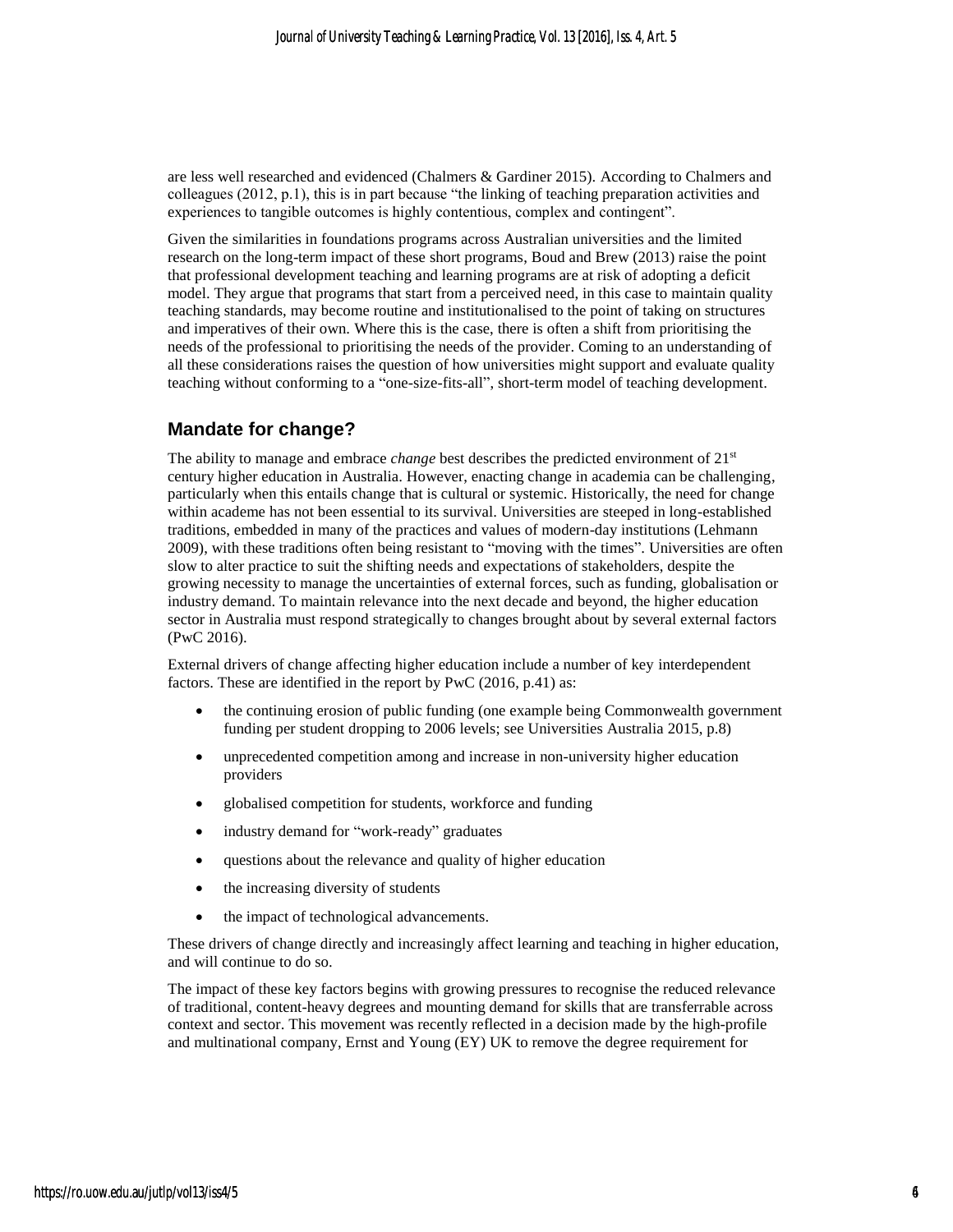recruitment, announcing, "It's time to bust the myth that you need a degree in accounting or commerce to join EY" (EY n.d.). This stance characterises the seismic movement occurring in the workplace and in student demand. It also signals a clear call for universities to alter their focus in teaching to the development of soft skills such as problem-solving, critical thinking, effective communication and collaboration, leadership, emotional intelligence and digital literacy (PwC 2016) over the more traditional, content-laden focus.

With these significant changes across the sector, focus must now turn to the professional development of higher education staff to ensure a workforce prepared to face both current demands and future challenges. Revision of the traditional foundations program must include attention to evaluation of impact and effectiveness at multiple levels: on professional practice, students' learning and organisational culture. It demands cognisance of the diverse nature of academic practice and support for the development and recognition of quality teaching practice for both contracted and casual staff. Finally, to address ongoing change, such programs must become continuing in nature. Their design and development must keep abreast of  $21<sup>st</sup>$  century demands, presenting exciting possibilities for "You-topia": personalised professional development in learning and teaching for academics in higher education.

#### **Professional development of learning and teaching into the future**

To keep abreast of the changing nature of higher education, the increasing numbers of casual teachers and the challenge to provide relevant and appropriate programs for all teaching staff, the University of Wollongong (UOW) has designed a personalised, professional development strategy aimed at ensuring the provision of quality learning and teaching into the future. In 2014, a Task and Finish group, convened by the Director, Learning, Teaching, Curriculum, developed a concept for a continuing, externally referenced and open-learning approach to professional development within the institution (Lawson, et.al. 2014). In 2015, UOW piloted a Continuing Professional Development, Learning and Teaching [CPD (L&T)] program for all staff (professional and academic) involved in learning- and teaching-related activity. The UOW Teaching Development Team was responsible for the design and delivery of the program. This team included two fulltime and two part-time academic staff, as well as one part-time professional staff. The program became fully operational in 2016, with the former University Learning and Teaching foundations program rescinded. CPD (L&T) offers a personalised engagement strategy that is guided by a framework of seven criteria for quality teaching and four levels of standards (Appendix 1). The program has three distinguishing characteristics: it is continuing, externally referenced and open.

#### *Continuing*

The CPD (L&T) Framework identifies seven criteria related to quality teaching in higher education (Appendix 1). The Framework encourages ongoing commitment to professional development in learning and teaching by identifying four levels of standards to direct engagement with and recognition of the criteria. A pre-level option addresses the specific needs of casual tutors and PhD students involved in teaching. Each level is explained using a set of descriptors related to the overarching criteria. Using the Framework as a road map, staff may make their own choices to work towards the desired level.

#### *Externally referenced*

The CPD (L&T) Framework was developed in a rigorous process of alignment to internal and external quality-teaching benchmarks. The seven overarching criteria have been mapped to the Australian University Teaching Criteria and Standards (AUTCAS) framework [\(http://uniteachingcriteria.edu.au\)](http://uniteachingcriteria.edu.au/), as shown in Table 1: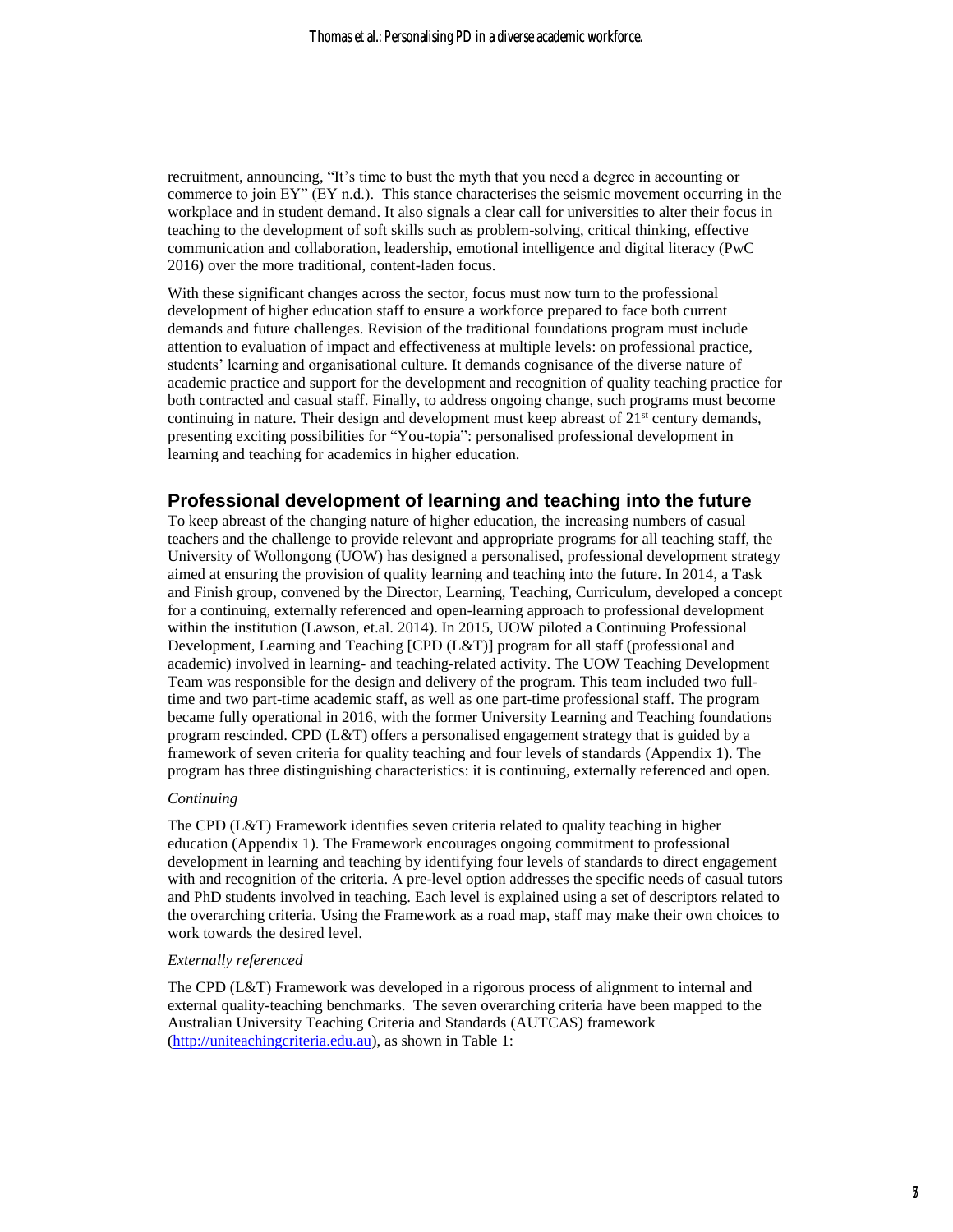*Table 1.* CPD (L&T) Framework: alignment of criteria to the Australian University Teaching Criteria and Standards framework (AUTCAS) (Chalmers, Cummings, Elliott, Tucker, Wicking & Jorre de St Jorre, 2014)

| <b>CPD (L&amp;T) Criterion</b>                                        | <b>Australian University Teaching Criterion</b> |  |  |
|-----------------------------------------------------------------------|-------------------------------------------------|--|--|
| Design and plan effective learning<br>experiences                     | Design and planning of learning activities      |  |  |
| Facilitate activities that influence and<br>motivate student learning | Teaching and supporting student learning        |  |  |
| Facilitate assessment and feedback that                               | Assessment and giving feedback to students on   |  |  |
| fosters independent learning                                          | their learning                                  |  |  |
| Support students' individual development                              | Developing effective learning environments,     |  |  |
| and diversity                                                         | student support and guidance                    |  |  |
| Integrate scholarship, research and                                   | Integration of scholarship, research and        |  |  |
| professional activities with teaching in                              | professional activities with teaching and in    |  |  |
| support of learning                                                   | support of student learning                     |  |  |
| Evaluate teaching practice and engage in                              | Evaluation of practice and continuing           |  |  |
| continuing professional development                                   | professional development                        |  |  |
| Demonstrate personal and professional<br>effectiveness                | Professional and personal effectiveness         |  |  |

Table 1 shows that the CPD (L&T) Criteria are clearly aligned to that of Chalmers and colleagues' (2014) Australian University Teaching Criteria. This alignment enables assurance that the institutional approach to addressing professional development needs is situated in the wider context of Australian higher education. In addition, the Australian University Teaching Criteria are supported by a standards framework that assists academic teachers to interpret the minimum expectations of teaching quality at the various levels of appointment (associate lecturer through to professor). These standards were also useful in developing the levels within the CPD (L&T) Framework.

There are four levels of standards in the (L&T) Framework. The level descriptors across the seven criteria of the framework are commensurate with various stages within an academic teaching career. These levels have been developed to align with the UOW internal Academic Performance Framework (used for promotion procedures) and have been mapped to national and international bodies, as shown in Table 2.

*Table 2.* CPD (L&T) Framework: Alignment to external accrediting bodies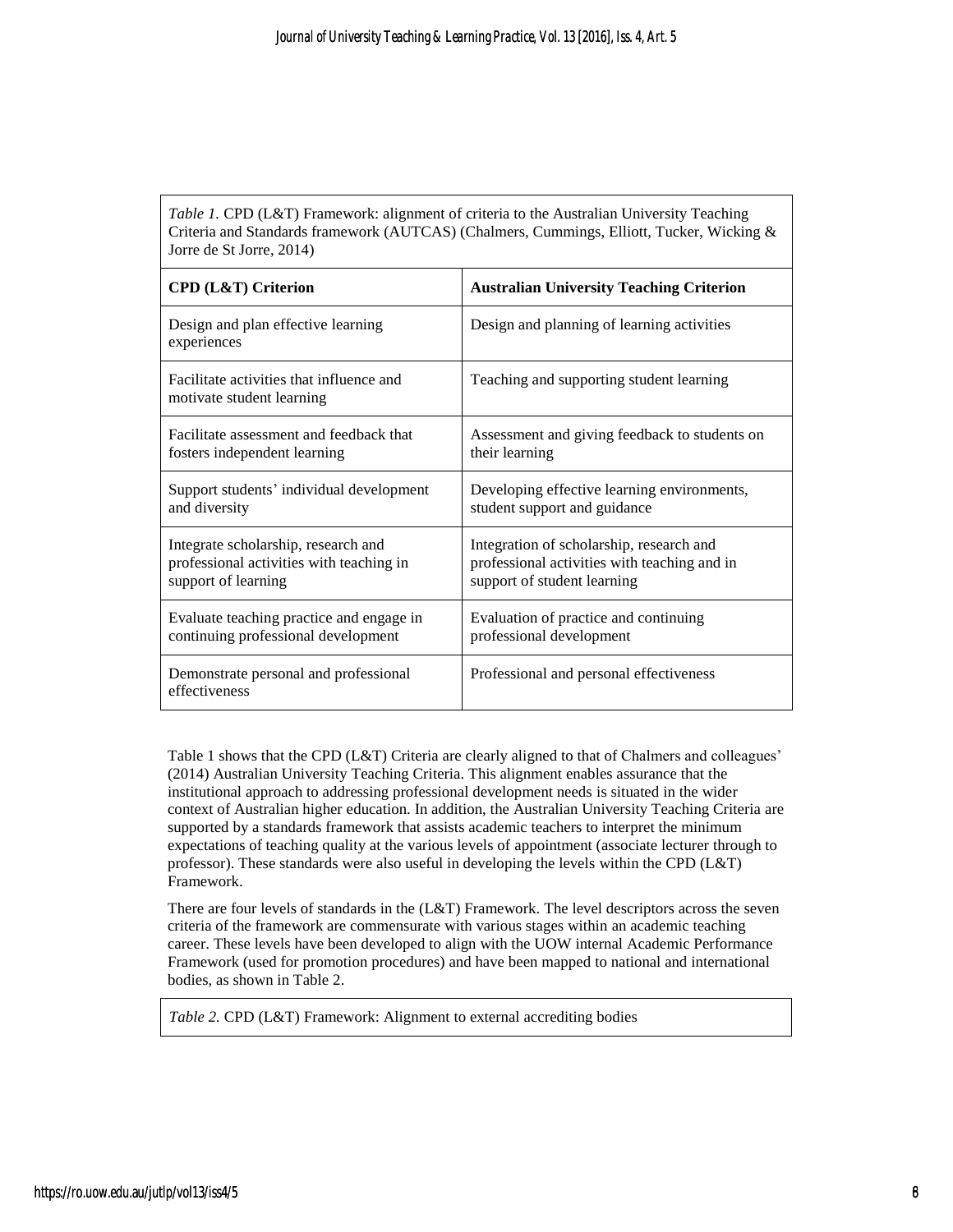| CPD (L&T) Level 1                                                                                                                      | HEA <sup>1</sup> Associate Fellow                  |  |  |
|----------------------------------------------------------------------------------------------------------------------------------------|----------------------------------------------------|--|--|
| CPD (L&T) Level 2                                                                                                                      | $HEA1$ Fellow                                      |  |  |
| CPD (L&T) Level 3                                                                                                                      | HERDSA <sup>2</sup> Fellow<br>$HEA1$ Senior Fellow |  |  |
| CPD (L&T) Level 4                                                                                                                      | HEA <sup>1</sup> Principal Fellow                  |  |  |
| <sup>1</sup> Higher Education Research and Development Society of Australasia<br><sup>2</sup> Higher Education Academy, United Kingdom |                                                    |  |  |

Table 2 demonstrates where the CPD (L&T) Framework aligns nationally with the fellowship scheme offered by the Higher Education Research and Development Society of Australasia (HERDSA) and internationally to the fellowship scheme of the Higher Education Academy (HEA) in the United Kingdom. This mapping further recognises the CPD  $(L&T)$  Framework as being embedded within the greater international context of recognition for quality teaching in higher education.

#### *Open learning*

The CPD (L&T) program is based on an open-learning approach, where each staff member prioritises their current professional development learning and teaching needs. Using the CPD (L&T) Framework as a guide, staff can identify the level of their current practice, as judged against the level descriptors for each criterion. They can then assess any criterion requiring further development and create an individualised plan to engage with professional development activities relative to their needs and interests. Staff can also request a mentor to help guide their decisionmaking and progress.

Staff may choose to engage with a range of activities when deciding on their engagement with professional development. A suite of online professional development modules and face-to-face master classes, related to the CPD (L&T) Framework, are available within the institution. These are designed and delivered within the UOW context by a team of academic developers working at the institution. Also, staff may wish to seek professional development beyond the institution by engaging with externally offered courses, MOOCs, conferences, topic-related literature or any other opportunities deemed suitable for meeting identified requirements. How and when an individual engages with professional development is a decision made solely by staff members themselves, offering them a degree of control over professional development choices within a robust teaching framework. This approach enables individuals to decide when, where and how they engage with professional development, ensuring a tailored learning experience to meet their current and future teaching needs.

#### *Recognition and accreditation*

The CPD (L&T) Framework provides staff members the opportunity to achieve professional recognition for good practice in teaching and in supporting learning. The framework is designed to be progressive, encouraging staff to move through the levels throughout their careers. Staff may apply for recognition at any level of the framework they feel is appropriate to them at that point in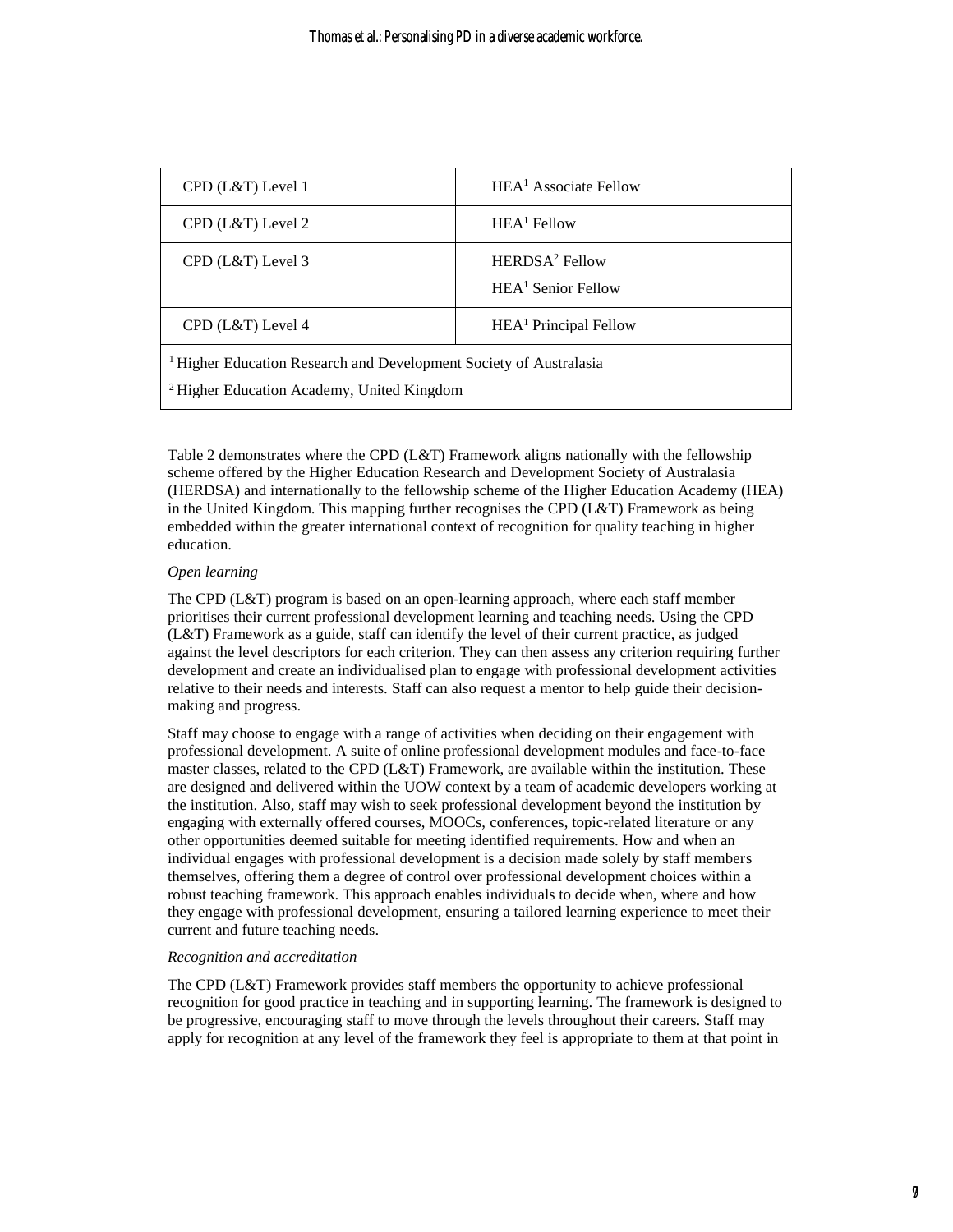their career path. This program is open to all staff involved in learning and teaching (professional, academic, casual, fixed-term, part-time and full-time). With successful completion of a level, the staff member is accredited within the institution. Staff may reapply for higher levels as their career progresses.

Recognition of learning and teaching practice and accreditation in the CPD (L&T) Framework is through submission of a portfolio in which staff draw together evidence of the impact of their teaching on student learning. The portfolio is an opportunity for staff to demonstrate how their teaching practice aligns to the Framework's seven teaching criteria, at the level they have selected. Applicants are encouraged to be creative with their portfolio, with no restrictions being placed on style, genre or media used. Staff are encouraged to look beyond a paper-based portfolio and explore possibilities of online portfolios, video and other media. By removing these constraints, staff have the freedom to develop a portfolio that fits with individual purposes in line with strategies for career, promotion, grant or award applications or publication aims. Engagement with any element of the program is voluntary with one exception, some academic staff are required to successfully complete a portfolio as part of their probationary requirements, as determined in their employment contract. This approach to the recognition and accreditation processes for professional development of learning and teaching encourages an individual, personalised approach: a veritable "you-topian" approach to the development of professional skills and expertise in learning and teaching in higher education.

Portfolios are assessed through a peer-review process upon submission. Two senior teaching staff within the institution are allocated to each portfolio to conduct the review. Following individual consideration against the criteria and standards, reviewers are brought together in a calibration meeting to discuss their feedback and the overall outcome of the portfolio. Possible outcomes of the review are: accept; resubmit with minor revisions; or resubmit with major revisions. Applicants receive detailed feedback to enable progression and resubmission, if required. In the first 12 months of the program (six months pilot and six months implementation), there have been 30 submissions, with 22 successful completions: 14 awarded Level 1, five awarded Level 2 and three awarded Level 3.

CPD (L&T) is still in its early phases of implementation. Important to any program is its continual evaluation and improvement. An overall evaluation strategy is currently being developed to underpin the operation of the program. This strategy aims to collect, review and reflect on evidence from the program for the purposes of sustained evaluation of the program itself and its impact on teaching practice over time. This will include collection of a range of quantitative and qualitative data, gathered at a number of points during and after participation in the program (Chalmers . 2012), with some data embedded into program activities, doubling as formative assessment (Bowie, Chappell, Cottman, Hinton & Partridge 2009). This will be to ensure the program is systematically evaluated, both in the short-term and longitudinally, and that improvements or adjustments are informed by the data. With a suite of online modules and masterclass workshops available, we now look to engaging in the design and development of further opportunities to engage staff in enhancing their understanding and practice in learning and teaching.

#### **Conclusion**

In a time of rapid change, the international landscape of higher education is shifting. The Australian sector is not immune to this, and is undergoing a period of major transformation. The resulting implications for the academic workforce are many. As the traditional role of the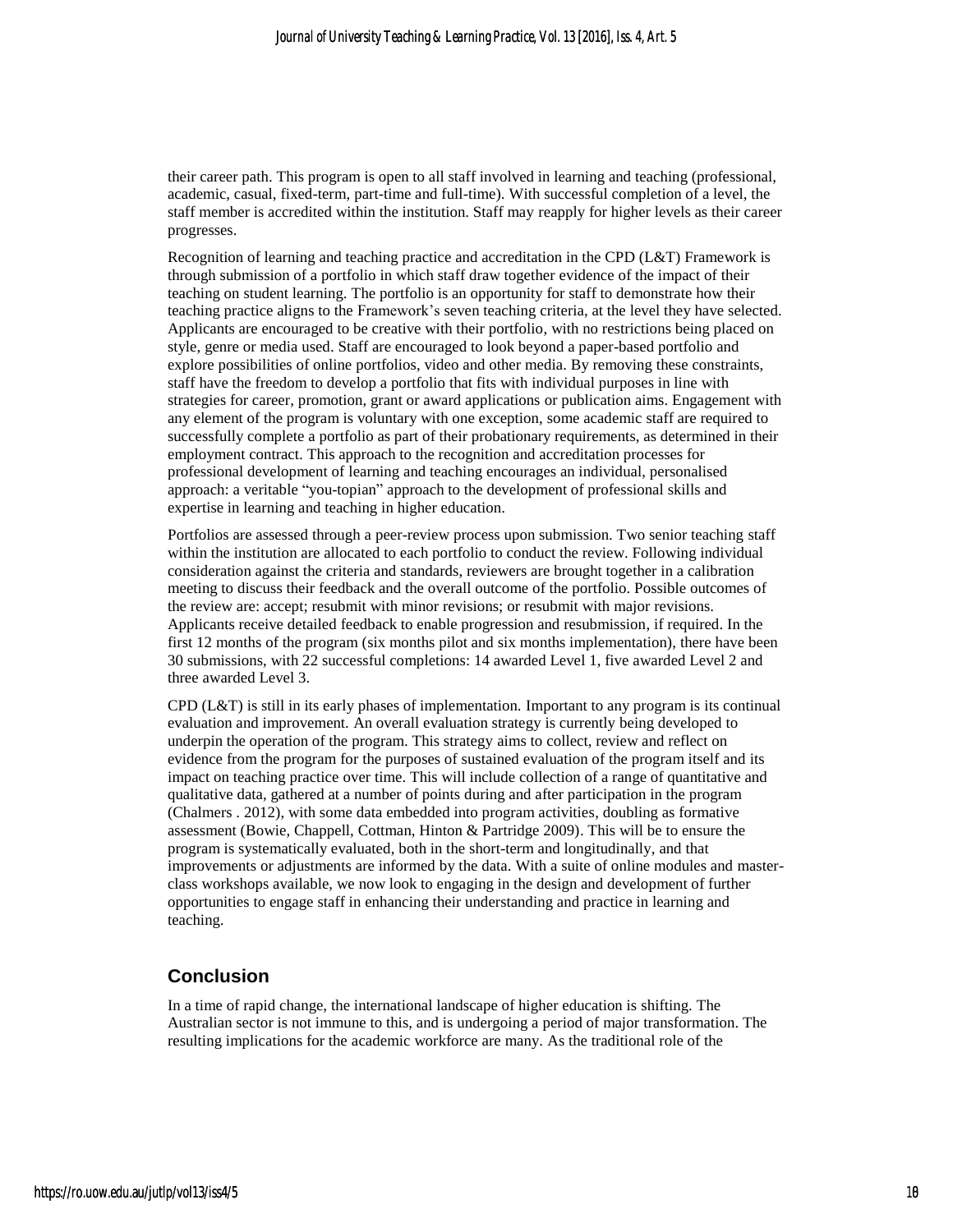academic is reconceived, special attention must focus on providing high quality learning and teaching experiences to a diverse range of students.

Universities will need to ensure that they implement teaching practices that meet student needs if they are to keep up with demands. As employers increasingly seek graduates who are skilled problem-solvers, independent thinkers and effective communicators as well as being emotionally and digitally literate, institutions must look beyond the traditional teaching methods that have been a feature of a content-heavy approach. For those involved in teaching, understanding how, why and when to adopt such approaches can be challenging, with many academics feeling it sufficient simply to teach as they were taught.

In Australia, it is common for academic staff to be involved in teaching with little or no formal teaching qualification. With no standard for professional development in higher education, institutions may adopt their own approach in varying forms. The foundations program is a common approach that addresses the basic principles and practices in teaching in higher education for those early in their career, or new to an institution. What appears to be lacking are flexible programs that can be personalised to address each individual's current context and needs throughout various stages of their careers.

In a future that promises to be ever-evolving, a flexible and adaptive academic workforce is required. Professional development for learning and teaching should model and foster this. This paper provides an example of one institution's approach to realising a vision of *You-topia* through personalising professional development of teaching in a diverse academic workforce.

#### **References**

- Bowie, C, Chappell, A, Cottman, C, Hinton, L & Partridge, L 2009. Bowie, C., Chappell, A., Cottman, C., Hinton, L., & Partridge, L. *Evaluating the impact of foundations of university teaching programs: A framework and design principles*. ALTC, Sydney.
- Boud, D & Brew, A 2013. Reconceptualising academic work as professional practice: Implications for academic development. *International Journal for Academic Development*, 18(3), pp. 208-221.
- Bradley, D, Noonan, P, Nugent, H & Scales, B 2008. *Review of Australian higher education, Final Report.* DEEWR, Canberra. Viewed at [http://apo.org.au/files/Resource/higher\\_education\\_review\\_one\\_document\\_02.pdf.](http://apo.org.au/files/Resource/higher_education_review_one_document_02.pdf)
- Chalmers, D, Cummings, R, Elliott, S, Tucker, B, Wicking, R & Jorre de St Jorre, T 2014. *Australian University Teaching and Standards Project (Ref: SP12-2335) Final report 2014.* Office for Learning and Teaching, Sydney. Viewed 24 June, 2016 at [http://uniteachingcriteria.edu.au/wp-content/uploads/2013/11/Draft-SP12-2335-Project-](http://uniteachingcriteria.edu.au/wp-content/uploads/2013/11/Draft-SP12-2335-Project-Final-Report-21-July-2014.pdf)[Final-Report-21-July-2014.pdf.](http://uniteachingcriteria.edu.au/wp-content/uploads/2013/11/Draft-SP12-2335-Project-Final-Report-21-July-2014.pdf)
- Chalmers, D & Gardiner, D 2015. The measurement and impact of university teacher development programs. *Educar*, 51(1), pp. 53-80.
- Chalmers, D, Stoney, S, Goody, A, Goerke, V & Gardiner, D 2012. *Identification and implementation of indicators and measures of effectiveness of teaching preparation programs for academics in higher education (Ref: SP10-1840) Final report 2012*. Office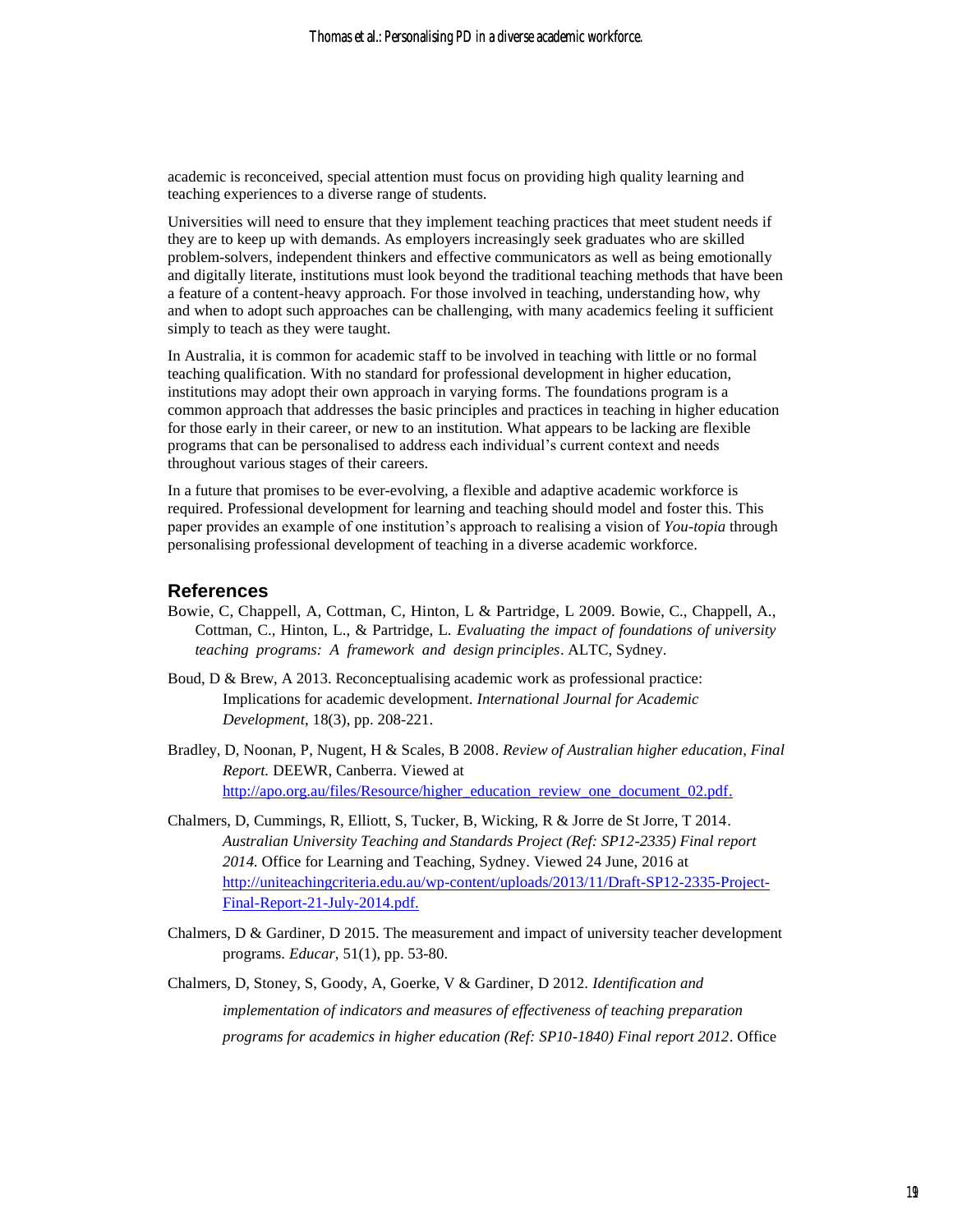for Learning and Teaching, Sydney. Viewed at

[http://www.worldclasseducation.uwa.edu.au/\\_\\_data/assets/file/0004/2273692/Final-](http://www.worldclasseducation.uwa.edu.au/__data/assets/file/0004/2273692/Final-Report-Teaching-Preparation-Programs-Project.pdf)[Report-Teaching-Preparation-Programs-Project.pdf](http://www.worldclasseducation.uwa.edu.au/__data/assets/file/0004/2273692/Final-Report-Teaching-Preparation-Programs-Project.pdf) .

- Coates, H, Kelly, P & Naylor, R 2016. *New Perspectives on the Student Experience (Draft Report)*. Viewed at [http://melbourne](http://melbourne-cshe.unimelb.edu.au/__data/assets/pdf_file/0011/1862228/New-Perspectives-on-the-Student-Experience_240316_updated.pdf)[cshe.unimelb.edu.au/\\_\\_data/assets/pdf\\_file/0011/1862228/New-Perspectives-on-the-](http://melbourne-cshe.unimelb.edu.au/__data/assets/pdf_file/0011/1862228/New-Perspectives-on-the-Student-Experience_240316_updated.pdf)Student-Experience 240316 updated.pdf.
- Dean, B A, Turbill, J & Zanko, M 2015. Mobilizing PD: Professional development for sessional teachers through mobile technologies, In Zhang, Y (ed.), *Handbook of Mobile Teaching & Learning.* Springer, Berlin, pp. 165-182.
- Department of Education and Training 2015a. *2015 First half year student summaries*. Viewed at [https://docs.education.gov.au/node/39331.](https://docs.education.gov.au/node/39331)
- Department of Education and Training 2015b. *Higher Education Funding in Australia: A review of reviews from Dawkins to today*. Viewed at [https://docs.education.gov.au/system/files/doc/other/higher\\_education\\_in\\_australia\\_-](https://docs.education.gov.au/system/files/doc/other/higher_education_in_australia_-_a_review_of_reviews.pdf) [\\_a\\_review\\_of\\_reviews.pdf.](https://docs.education.gov.au/system/files/doc/other/higher_education_in_australia_-_a_review_of_reviews.pdf)
- EY n.d. *A degree of difference.* Viewed at [http://www.ey.com/AU/en/Careers/Students/Your-role](http://www.ey.com/AU/en/Careers/Students/Your-role-here/A-degree-of-difference)[here/A-degree-of-difference.](http://www.ey.com/AU/en/Careers/Students/Your-role-here/A-degree-of-difference)
- Gardner, M 2016. Innovation in learning and teaching is too important to cut. *The Conversation.*  Viewed at [https://theconversation.com/innovation-in-learning-and-teaching-is-too](https://theconversation.com/innovation-in-learning-and-teaching-is-too-important-to-cut-58629)[important-to-cut-58629.](https://theconversation.com/innovation-in-learning-and-teaching-is-too-important-to-cut-58629)
- Harvey, M, Luzia., K, McCormack, C, Brown, N, McKenzie, J & Parker, N 2014. *The BLASST report: Benchmarking leadership and advancement of standards for sessional teaching: Final report*. Office for Learning & Teaching, Sydney.
- Hicks, M, Smigiel, H, Wilson, G & Luzeckyj, A 2010. *Preparing academics to teach in higher education, Final report.* Australian Learning and Teaching Council, Sydney. Viewed at [http://epubs.scu.edu.au/cgi/viewcontent.cgi?article=1173&context=tlc\\_pubs.](http://epubs.scu.edu.au/cgi/viewcontent.cgi?article=1173&context=tlc_pubs)
- James, R, Baik, C, Millar, V, Naylor, R, Bexley, E, Kennedy, G, Krause, K-L, Hughes-Warrington, M, Sadler, D & Booth, S 2015. *Advancing the quality and status of teaching in Australian higher education*, Office for Teaching and Learning, Sydney.
- Lawson, R. et. al. 2014. Academic Senate Paper, December 2014: Continuing Professional Development (Learning and Teaching) Framework. University of Wollongong. Academic Senate. Retrieved October 2016: [http://www.uow.edu.au/content/groups/public/@web/@gov/documents/doc/uow184585.p](http://www.uow.edu.au/content/groups/public/@web/@gov/documents/doc/uow184585.pdf) [df](http://www.uow.edu.au/content/groups/public/@web/@gov/documents/doc/uow184585.pdf)
- Lehmann, W 2009. University as vocational education: working-class students' expectations for university. *British Journal of Sociology of Education*, 30(2)*,* pp. 137-149. doi: 10.1080/01425690802700164.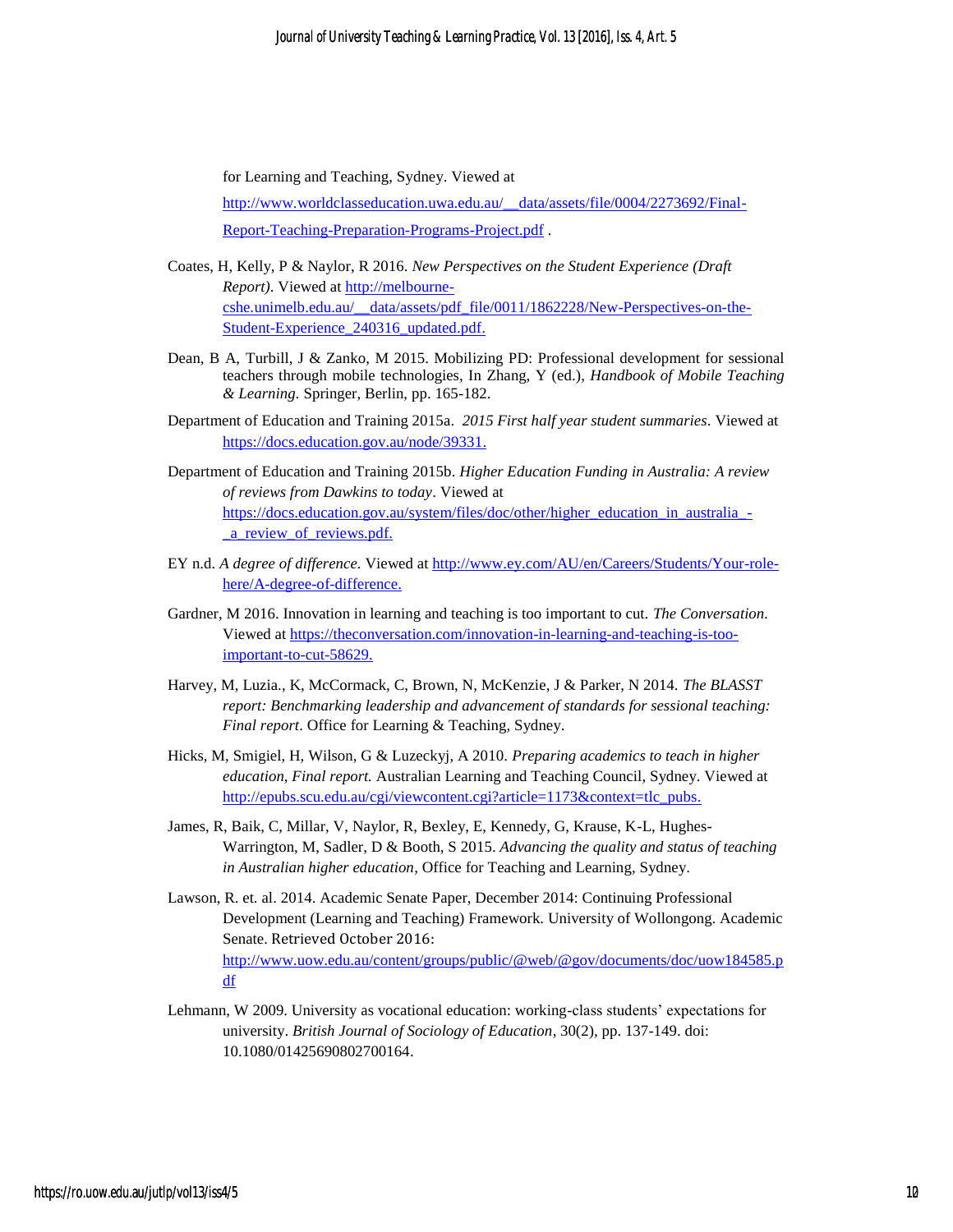- Luzia, K, Harvey, M, Parker, N, McCormack, C, & Brown, N R 2013. Benchmarking with BLASST sessional standards framework, *Journal of University Teaching & Learning*, 10(3), pp. 1-15.
- Norton, A & Cherastidtham, I 2014. Mapping Australian higher education, 2014-15, Grattan Institute.
- Percy, A, Scoufis, M, Parry, S, Goody, A, Hicks, M, Macdonald, I, Martinez, K, Szorenyi-Reischl, N, Ryan, Y, Wills, S & Sheridan, L 2008. *The RED report: Recognition, enhancement, development*, *Final Report*. Australian Learning and Teaching Council, Sydney. Viewed at [http://ro.uow.edu.au/asdpapers/136/.](http://ro.uow.edu.au/asdpapers/136/)
- PricewaterhouseCoopers Australia (PwC) 2016. *Australia higher education workforce of the future: Report.* Australian Higher Education Industrial Association (AHEIA), Melbourne. Viewed at [https://www.aheia.edu.au/cms\\_uploads/docs/aheia-higher-education](https://www.aheia.edu.au/cms_uploads/docs/aheia-higher-education-workforce-of-the-future-report.pdf)[workforce-of-the-future-report.pdf.](https://www.aheia.edu.au/cms_uploads/docs/aheia-higher-education-workforce-of-the-future-report.pdf)
- Ross, B, Carbone, A, Lindsay, K, Drew, S, Phelan, L, Cottman, C & Stoney, S 2016. Developing educational goals: insights from a Peer Assisted Teaching Scheme. *International Journal for Academic Development*. doi: 10.1080/1360144X.2016.1189427.
- Schatzki, T R 2001. Introduction: Practice theory. In Schatzki, T R, Cetina, K K & von Savigny, E (eds.), *The Practice Turn in Contemporary Theory*. Routledge, London, p. 14.
- Universities Australia 2015. *Universities Australia Pre-Budget Submission 2015-16*. Viewed at [https://www.universitiesaustralia.edu.au/ArticleDocuments/726/2015-16%20UA%20Pre-](https://www.universitiesaustralia.edu.au/ArticleDocuments/726/2015-16%20UA%20Pre-Budget%20Submission.pdf.aspx)[Budget%20Submission.pdf.aspx.](https://www.universitiesaustralia.edu.au/ArticleDocuments/726/2015-16%20UA%20Pre-Budget%20Submission.pdf.aspx)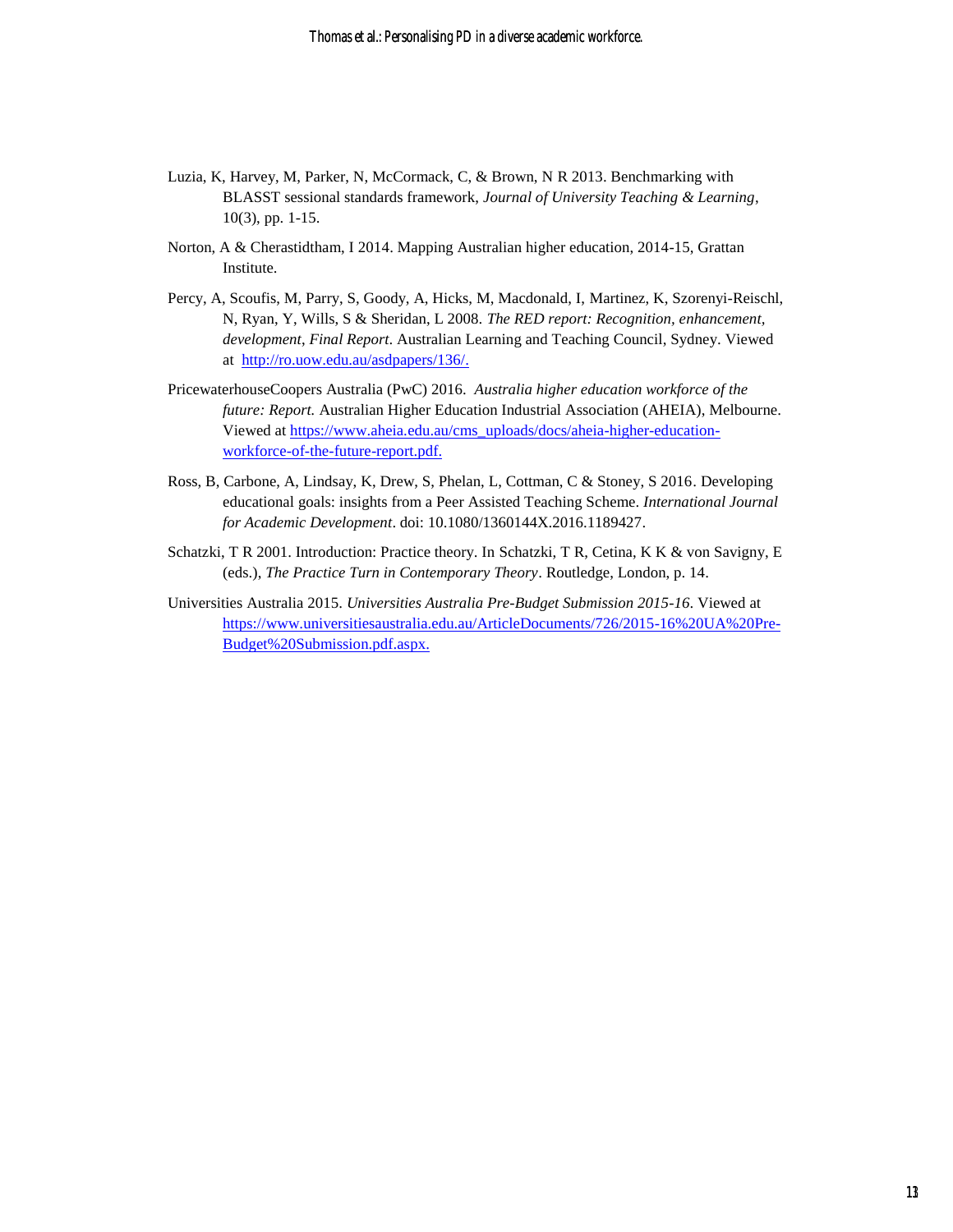# Continuing Professional Development (Learning & Teaching) Continuing Profession<br>CPD (L&T) Fram ew ork<br>Higher Lesign & plan effective Pracilitate ac

U UNIVERSITY<br>OF WOLLONGONG<br>AUSTRALIA

| Higher<br><b>Education</b><br><b>Teaching</b><br>Criteria                                    | Design & plan effective<br>learning experiences                                                                                                                                                                                                                                                | <b>Facilitate activities that</b><br>influence and motivate<br>student learning | <b>Support student</b><br>individual development &<br>diversity                                    | <b>Facilitate assessment &amp;</b><br>feedback that fosters<br>independent learning                                                                    | Integrate scholarship.<br>research and professional<br>activities with teaching in<br>support of learning                                                                                       | <b>Evaluate teaching</b><br>practice and engage in<br>continuing professional<br>development                                                                                                                                        | Demonstrate personal &<br>professional effectiveness                                                                                                                                                                                                                           |
|----------------------------------------------------------------------------------------------|------------------------------------------------------------------------------------------------------------------------------------------------------------------------------------------------------------------------------------------------------------------------------------------------|---------------------------------------------------------------------------------|----------------------------------------------------------------------------------------------------|--------------------------------------------------------------------------------------------------------------------------------------------------------|-------------------------------------------------------------------------------------------------------------------------------------------------------------------------------------------------|-------------------------------------------------------------------------------------------------------------------------------------------------------------------------------------------------------------------------------------|--------------------------------------------------------------------------------------------------------------------------------------------------------------------------------------------------------------------------------------------------------------------------------|
| Pre-level<br><b>Descriptors</b>                                                              | Design sound inclusive<br>learning experiences for<br>students                                                                                                                                                                                                                                 | Facilitate a variety of<br>inclusive learning<br>experiences for students.      |                                                                                                    | Support assessment tasks<br>that foster learning.<br>Provide constructive<br>feedback to students.                                                     |                                                                                                                                                                                                 | Reflect upon feedback/data<br>from students and<br>colleagues, as well as<br>personal experiences, in<br>order to improve teaching<br>practice.                                                                                     |                                                                                                                                                                                                                                                                                |
| Level 1<br><b>Descriptors</b><br>Minimum<br>requirement<br>for probation<br>and<br>promotion | Design sound inclusive<br>learning experiences<br>incorporating TEL, for<br>students                                                                                                                                                                                                           | Facilitate a variety of<br>inclusive learning<br>experiences for students.      | Facilitate learning<br>environments that assist<br>student transitions.                            | Develop a variety of<br>effective assessment tasks<br>that foster learning.<br>Provide constructive<br>feedback to students in a<br>range of settings. | Apply sound, discipline<br>relevant, L&T theoretical<br>principles to explain their<br>teaching practice.                                                                                       | Evaluate effectiveness of<br>teaching practice and<br>student learning outcomes.<br>Reflect upon feedback/data<br>from students and<br>colleagues, as well as<br>personal experiences, in<br>order to improve teaching<br>practice. | Develop effective, resilient<br>professional practices that<br>enhance teamwork.                                                                                                                                                                                               |
| Level 2<br><b>Descriptors</b>                                                                | Effectively design<br>curriculum demonstrating<br>integration across the<br>degree.                                                                                                                                                                                                            | Facilitate a wide variety of<br>inclusive learning<br>experiences for students. | Support students in their<br>choice and navigation of<br>formal and informal<br>learning pathways. | Design scaffolded<br>assessments that foster<br>progressive learning.                                                                                  | Demonstrate scholarship of<br>teaching and learning<br>through authorship of<br>evaluations, reports and/or<br>scholarly articles that<br>showcase their teaching<br>practice.                  | Using evaluation data<br>support and mentor<br>teaching teams. Reflect<br>upon feedback from<br>students and colleagues, as<br>well as personal<br>experiences, in order to<br>improve teaching practice<br>and engage in CPD.      | Develop effective, resilient<br>professional practices that<br>enhance course<br>management.                                                                                                                                                                                   |
| Level 3<br><b>Descriptors</b>                                                                | Demonstrating appraisal of current factors impacting on the HE context in Australia lead<br>in the delivery of effective teaching practices, demonstrating integration of curriculum<br>with national, disciplinary and professional standards through engagement with<br>professional bodies. |                                                                                 |                                                                                                    | Design rigorous<br>assessment practices that<br>include sound moderation<br>practice.                                                                  | Demonstrate scholarship of<br>teaching and learning<br>through a portfolio of<br>scholarly publications.                                                                                        | Reflect on evaluation data<br>to improve institutional<br>curriculum delivery.<br>Support teaching teams<br>through mentoring and/ or<br>peer review.                                                                               | Develop effective, resilient<br>professional practices that<br>enhance learning &<br>teaching leadership.<br>Demonstrate impact of<br>vour leadership in the<br>UOW learning and<br>teaching context and<br>bevond.                                                            |
| Level 4<br><b>Descriptors</b>                                                                | Demonstrating appraisal of current factors impacting on the international HE context lead in policy and guideline<br>development relevant to teaching, learning and assessment.                                                                                                                |                                                                                 |                                                                                                    |                                                                                                                                                        | Champion research/<br>scholarship of learning and<br>teaching. Showcase a<br>sustained scholarship of<br>teaching and learning<br>through a portfolio of<br>publications and formal<br>outputs. | Reflect upon feedback from<br>peers, as well as personal<br>experiences, in order to<br>improve learning and<br>teaching practices<br>institutionally, nationally<br>or internationally.                                            | Demonstrate strategic<br>leadership in the learning<br>and teaching context.<br>Demonstrate impact of<br>learning and teaching<br>expertise to a wide spread<br>audience (e.g. national<br>grants; awards;<br>fellowships: key note<br>invitations: decision<br>making roles). |

LEARNING, TEACHING & CURRICULUM CPD (L&T) Framework